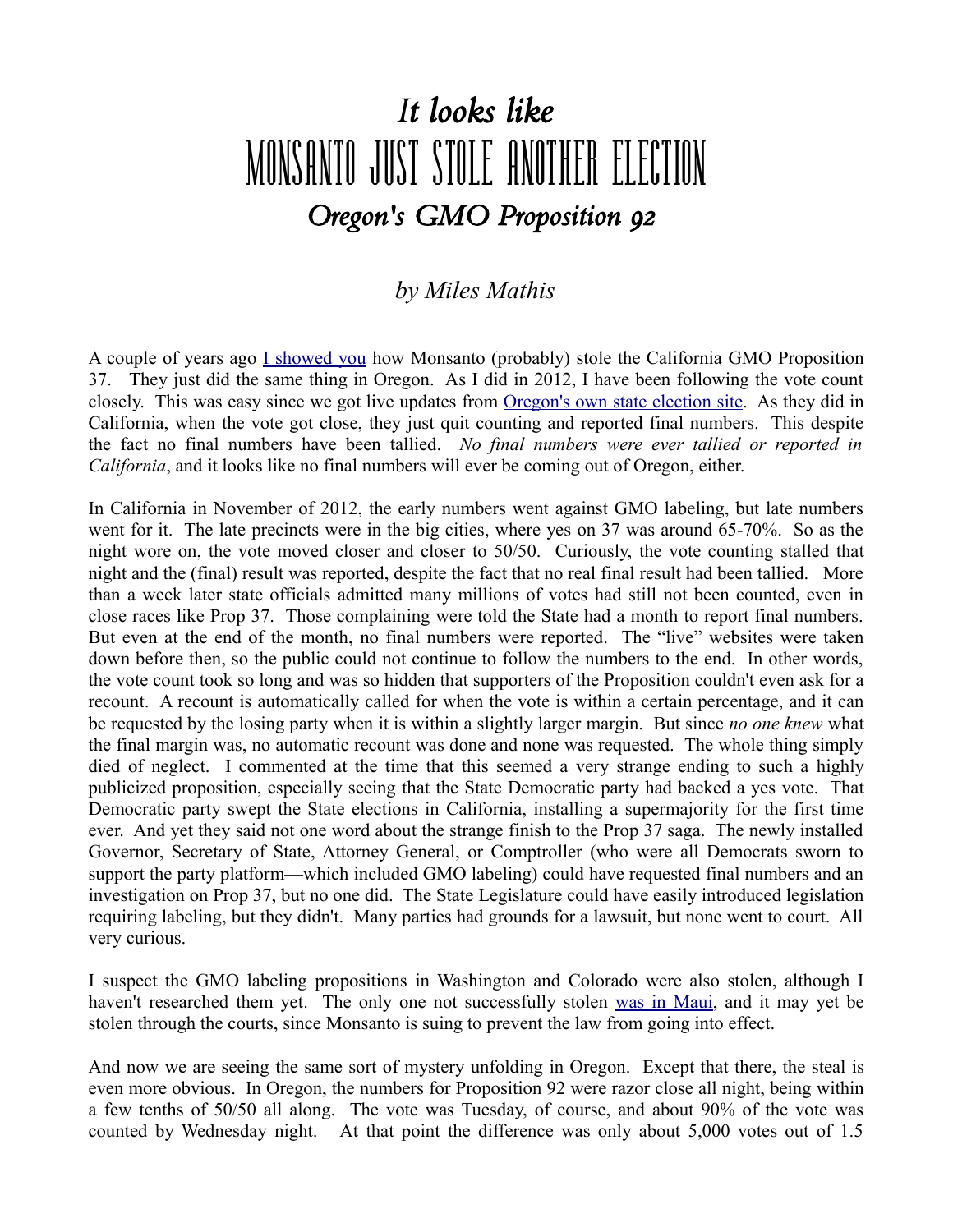million cast. That's a difference of .003, or .3%. Based on that margin, the race should never have been called. But it was. It was called way before that by some venues, on Wednesday morning.



But what is even stranger is that the vote counting apparently stalled sometime Wednesday or Thursday. It is now early Tuesday morning, a full week later, and the "live" updates say Monday night, but the numbers are still at 95%. Just so you know, that remaining 5% comes out to about 75,000 votes. So with a margin of only about 6,000, it can still go either way. If the outstanding precincts are in areas that favor labeling, the vote can easily swing more than 6,000.

But even if it swung less than that, a recount should have automatically kicked in or been requested by now. All the votes should have been counted by now. There is no reason for vote counting to get stalled like this. If they can count the first 1.4 million votes in one or two days, why would it take weeks to count the final 100,000? That is the question they never answered in California in 2012. Do they just lay off all the vote counters and turn off all the machines to save electricity when the vote count hits 90%?

It looks to me like the vote is being stalled to prevent the automatic recount. In many states, the automatic recount kicks in for votes that are within .5%. I just showed you that Oregon looks to qualify for that, currently being at .3 to .4%. [With some research,](http://cc.bingj.com/cache.aspx?q=oregon+automatic+recount&d=4898347110173034&mkt=en-US&setlang=en-US&w=tlHpVvY6RiezgrMizNmM5oj0J5y90JdE) I discovered Oregon has such an automatic recount (passed in 2011), but it may not kick in until the margin is .2%. I suspect the Prop 92 vote counting has been stalled to prevent the margin from getting that close. Since it is already